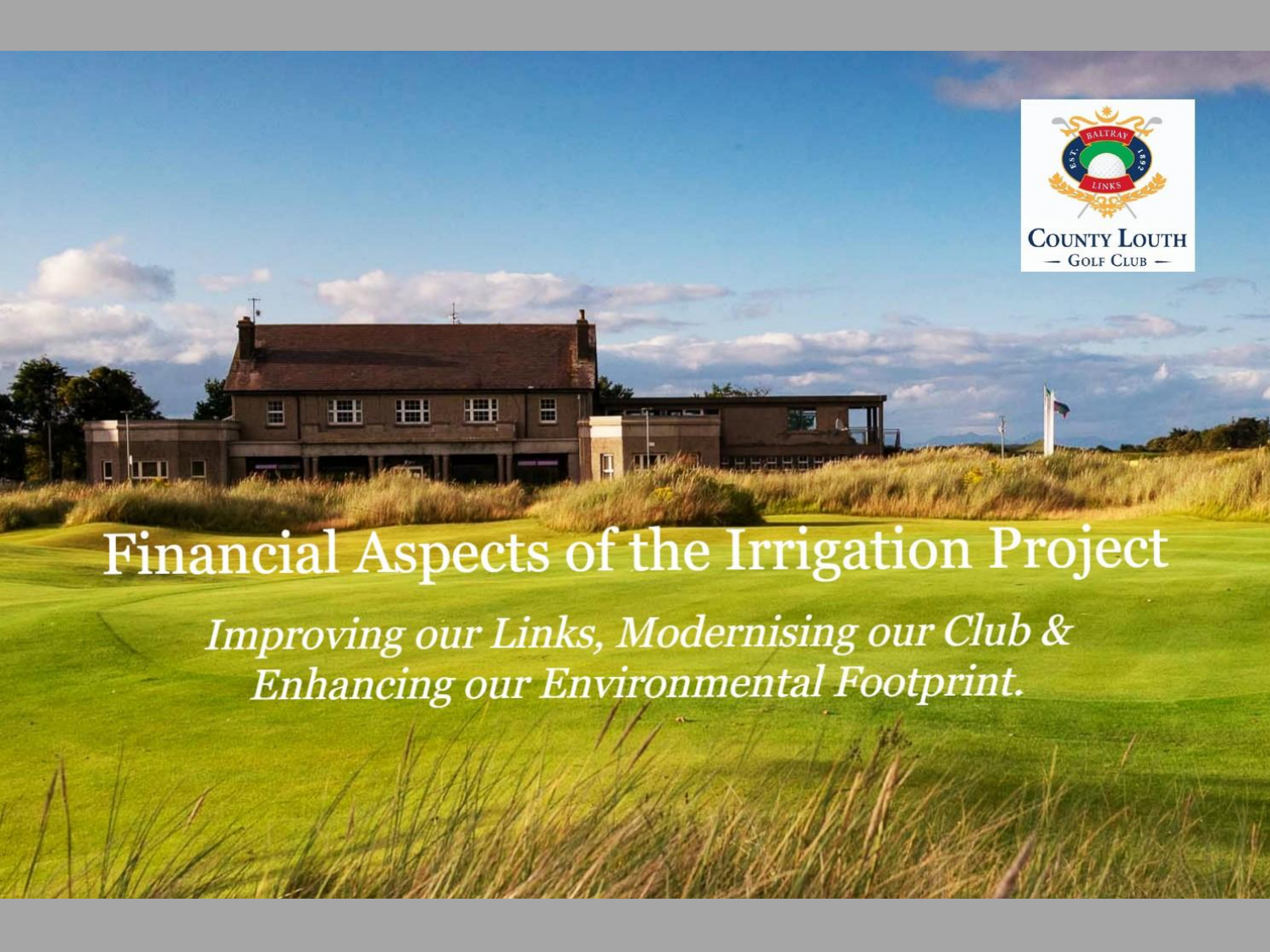# Topics to discuss

- 1. Financial considerations
- 2. Assessment of the landscape
- 3. Cash summary
- 4. Project cost and funding proposal
- 5. Cash reserves still ring-fenced
- 6. Membership status / loan repayments
- 7. 2022 subscriptions motion
- 8. Risk management
- 9. Overall conclusion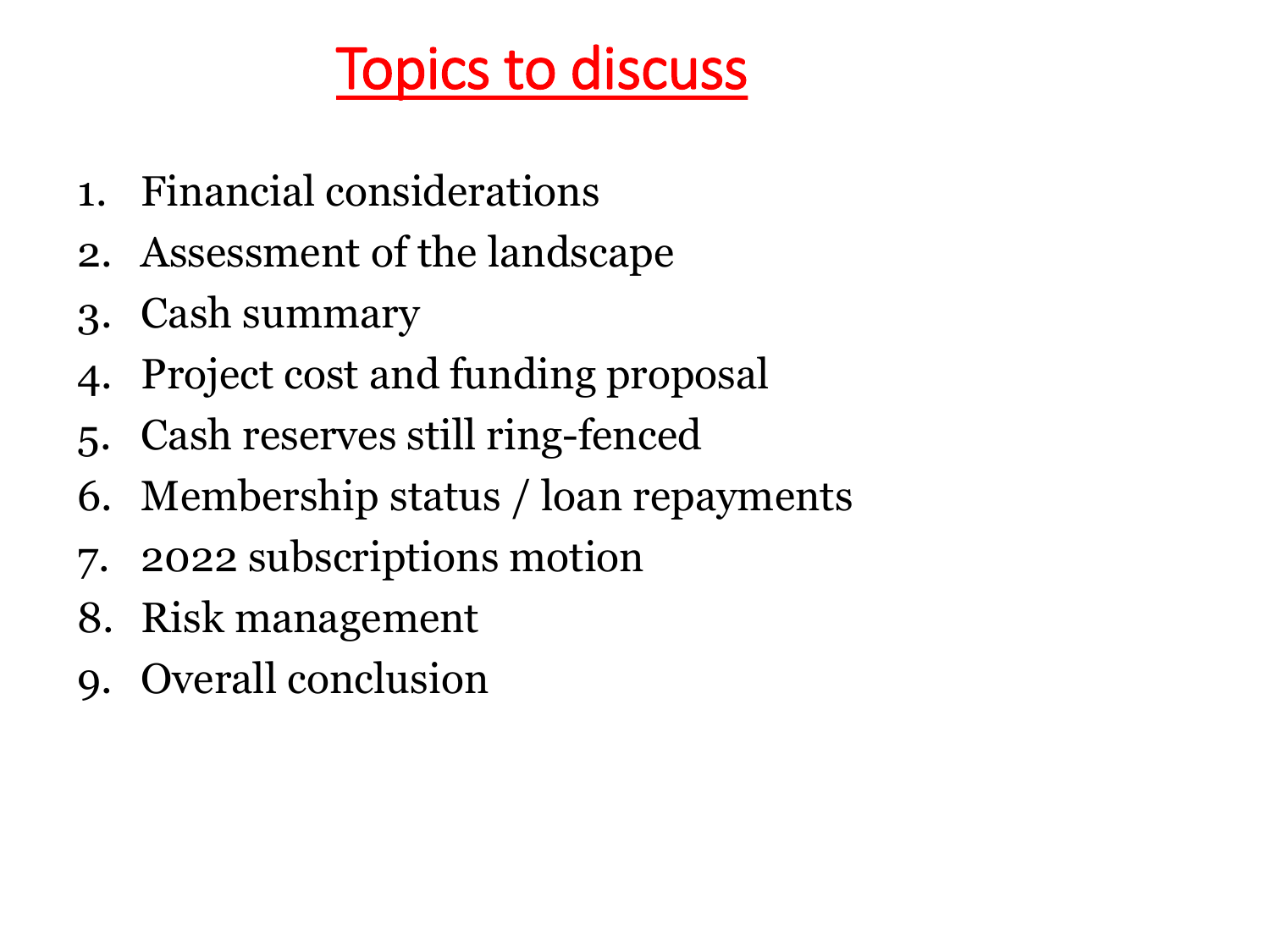# Financial Considerations

- 1. Is the project of strategic importance?
- 2. Are we allocating capital to the right project?
- 3. Has tendering led to an understanding of the costs?
- 4. Can the club manage the project costs?
- 5. Have we sought to reduce costs and project risks?
- 6. Will the funding of the project pose serious financial risk for the club?
- 7. Has the project been subject to rigorous debate and due diligence at Management Committee level?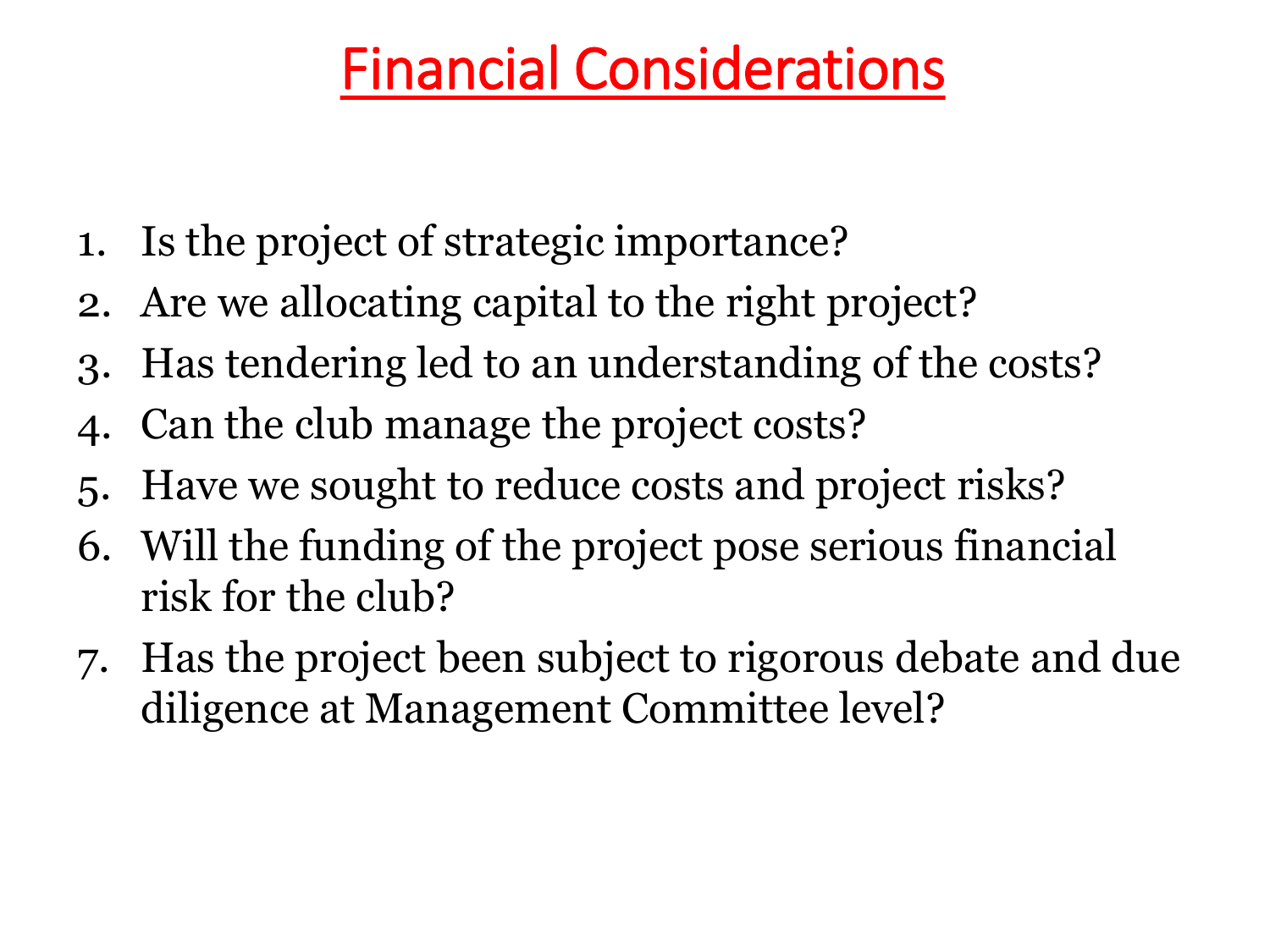# Assessment of the landscape

- 1. Covid second black swan event in 12 years
- 2. Ireland still expected to grow in 2021 and 2022
- 3. Government can still borrow cheaply
- 4. Household savings are at record levels
- 5. Costs of doing business …. only going up !
- 6. Strong demand for green fees in 2022 and for ordinary membership
- 7. 2021 subscription renewals very positive
- 8. The club is in a strong position and the future is positive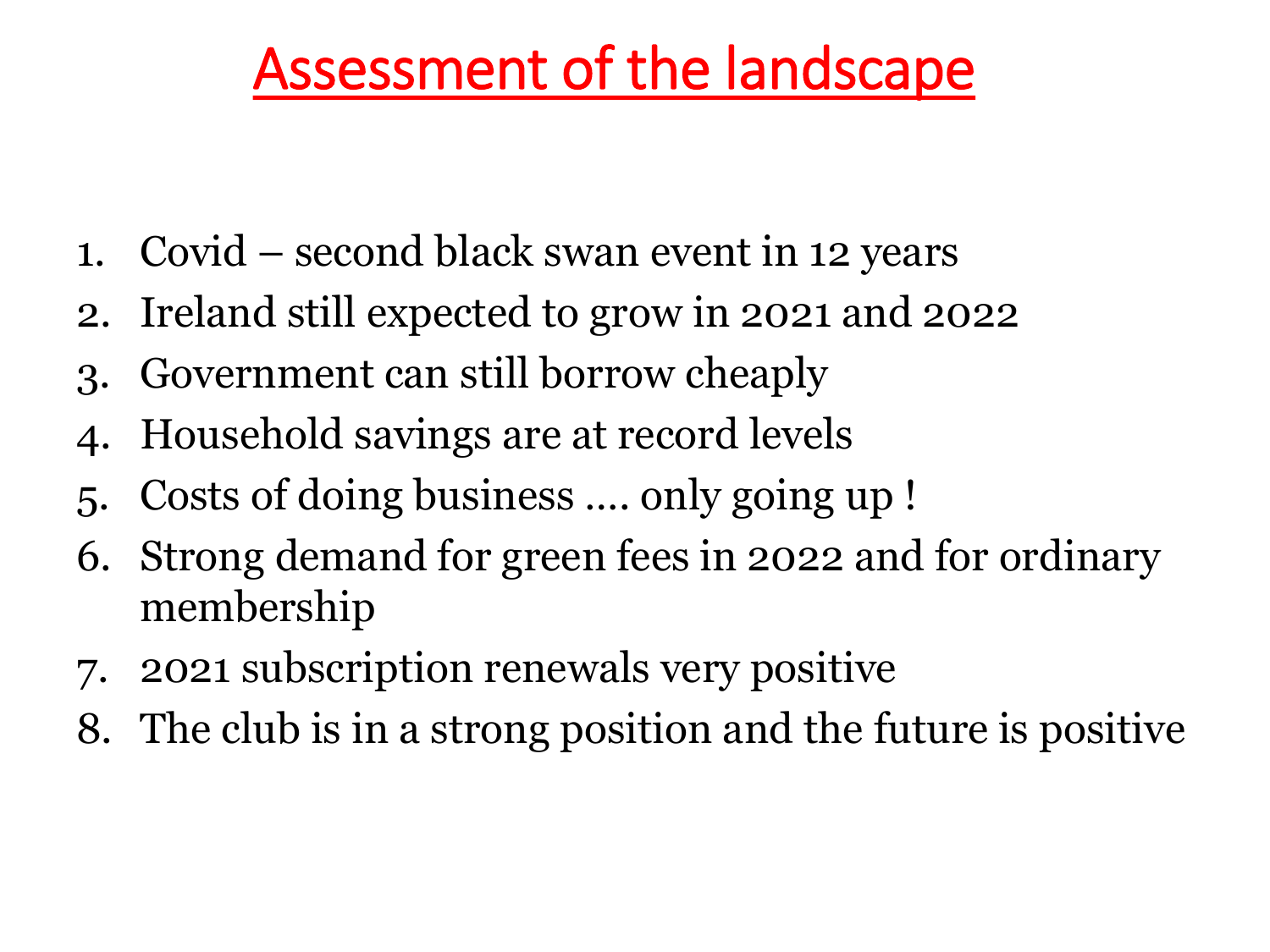# Cash Summary

| Cash resources as at 31 May 2021 |                                             |                    |                       |  |
|----------------------------------|---------------------------------------------|--------------------|-----------------------|--|
| <b>Cash on balance sheet</b>     | <b>Purpose of account</b>                   | At 31 October 2020 | <b>At 31 May 2021</b> |  |
|                                  | Free cash to fund day to day                |                    |                       |  |
| Cash at bank                     | expenses                                    | 143,149            | 494,000               |  |
| Cash in Ring Fenced No. 1        |                                             |                    |                       |  |
| account                          | Purchase course lands                       | 1,222,687          | 1,222,687             |  |
| Cash in Ring Fenced No. 2        | Any capex above $\epsilon$ 100k approved by |                    |                       |  |
| account                          | <b>Members</b>                              | 266,893            | 446,000               |  |
| Debtors Ring Fenced No. 2        | Any capex above $\epsilon$ 100k approved by |                    |                       |  |
| account                          | <b>Members</b>                              | 70,819             | 86,000                |  |
|                                  |                                             |                    |                       |  |
|                                  |                                             | 1,703,548          | 2,248,687             |  |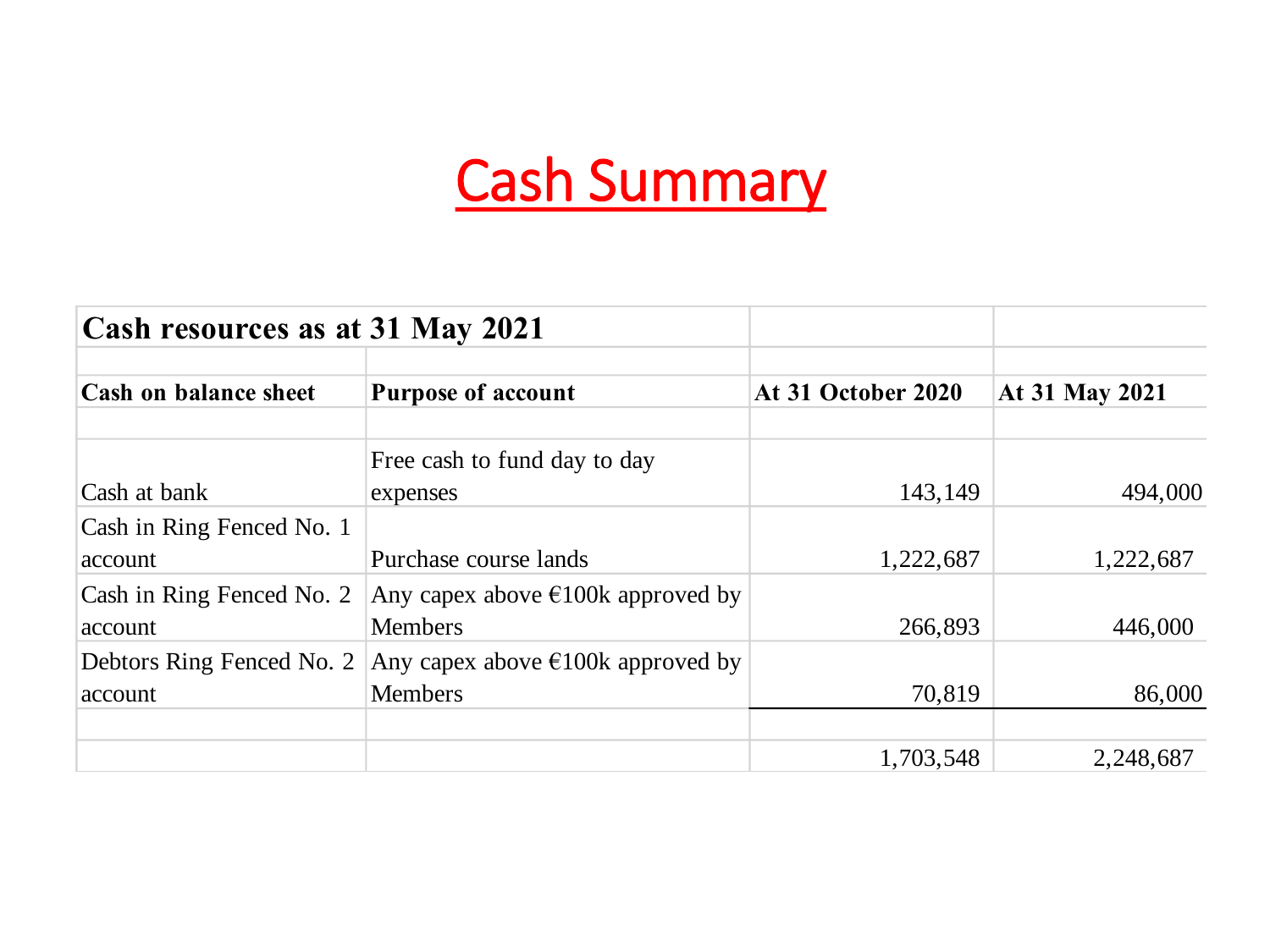# Project Cost and Funding Proposal

Project cost:  $\epsilon_{1,276,818}$ 

Funding sources:

Ring fenced No. 2 a/c  $\epsilon$   $\epsilon$ 446,000 Ring fenced No. 1 a/c  $\epsilon$ 383,000 Bank loan  $\epsilon_{447,818}$ Total  $\epsilon_{1,276,818}$ 

Bank loan – In discussions with two Banks. Written loan approval received, terms/conditions to be negotiated. Some security may be required, depending on the type of finance availed of.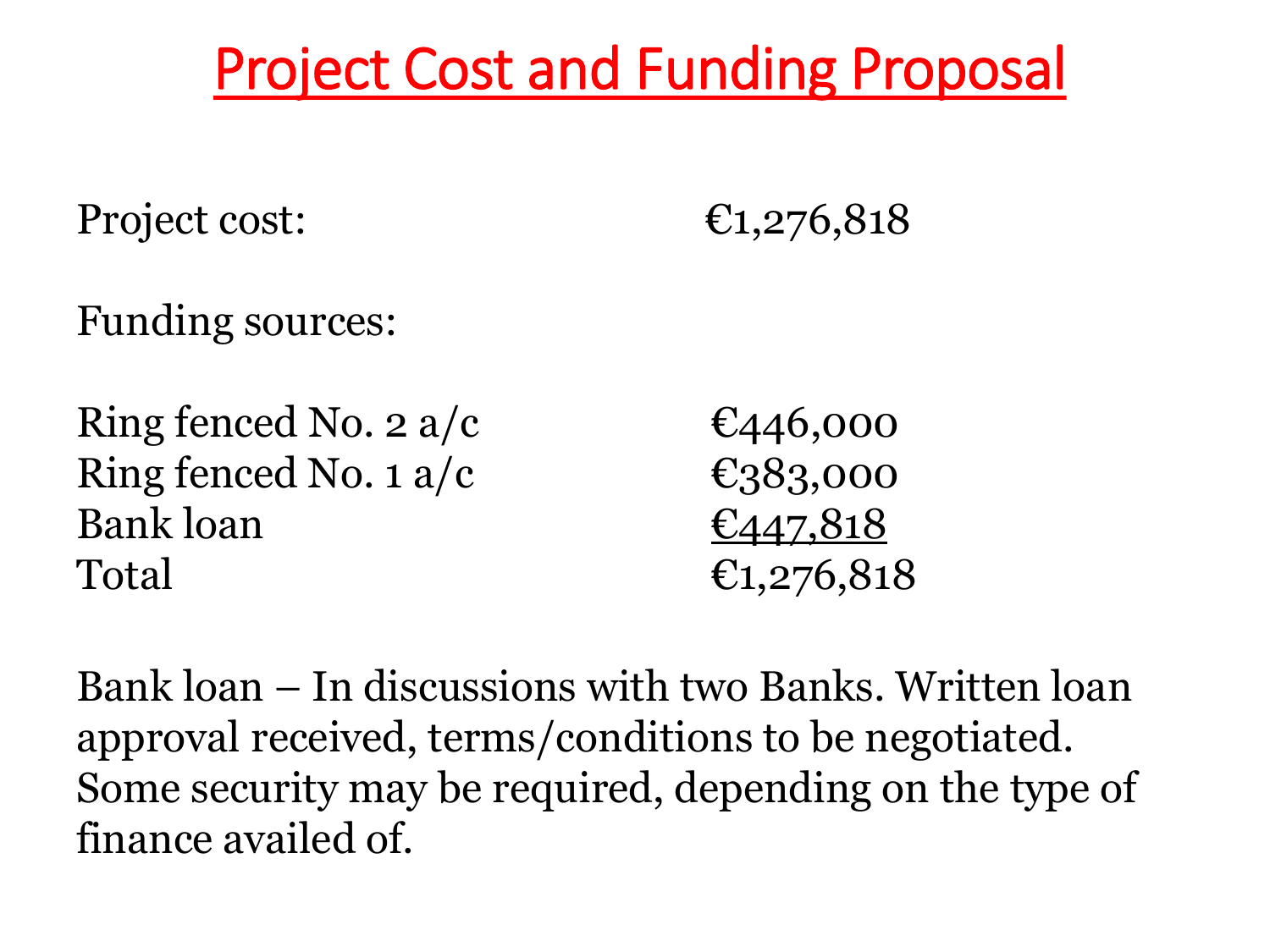## Cash Reserves Afterwards

Ring fenced No. 1 a/c  $\epsilon$ 839,687 Ring fenced No. 2 a/c  $\epsilon$ 86,000 Total  $\epsilon_{925,687}$ 

Note – above excludes free cash account used to pay day to day expenses. As at 31 May 2021 this account had  $\epsilon$ 494,000. These funds will be spent before the end of the year and they get replenished in 2022 when subscriptions of €740k are invoiced and paid.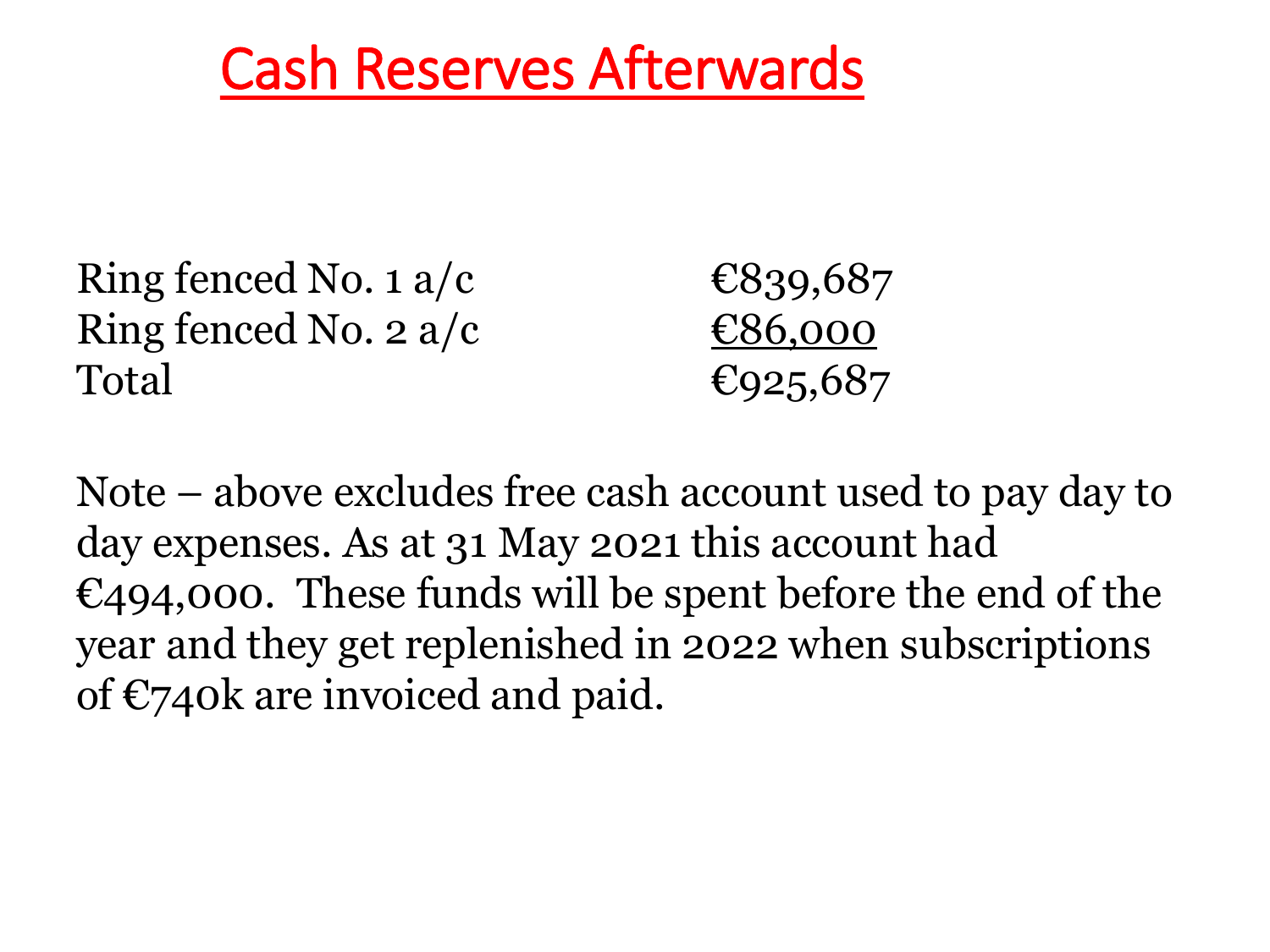#### Loan Repayments

Loan amount  $\epsilon$ 447,818

Estimated loan/interest repayments p.a. over 7 yrs  $\epsilon$ 72k (current estimate)

Funded from cash in the Ring Fence No. 2 a/c (new entrance fees)

Year 1 should be pre-funded  $E86,000$ 

2023 entrance fees required to pay year 2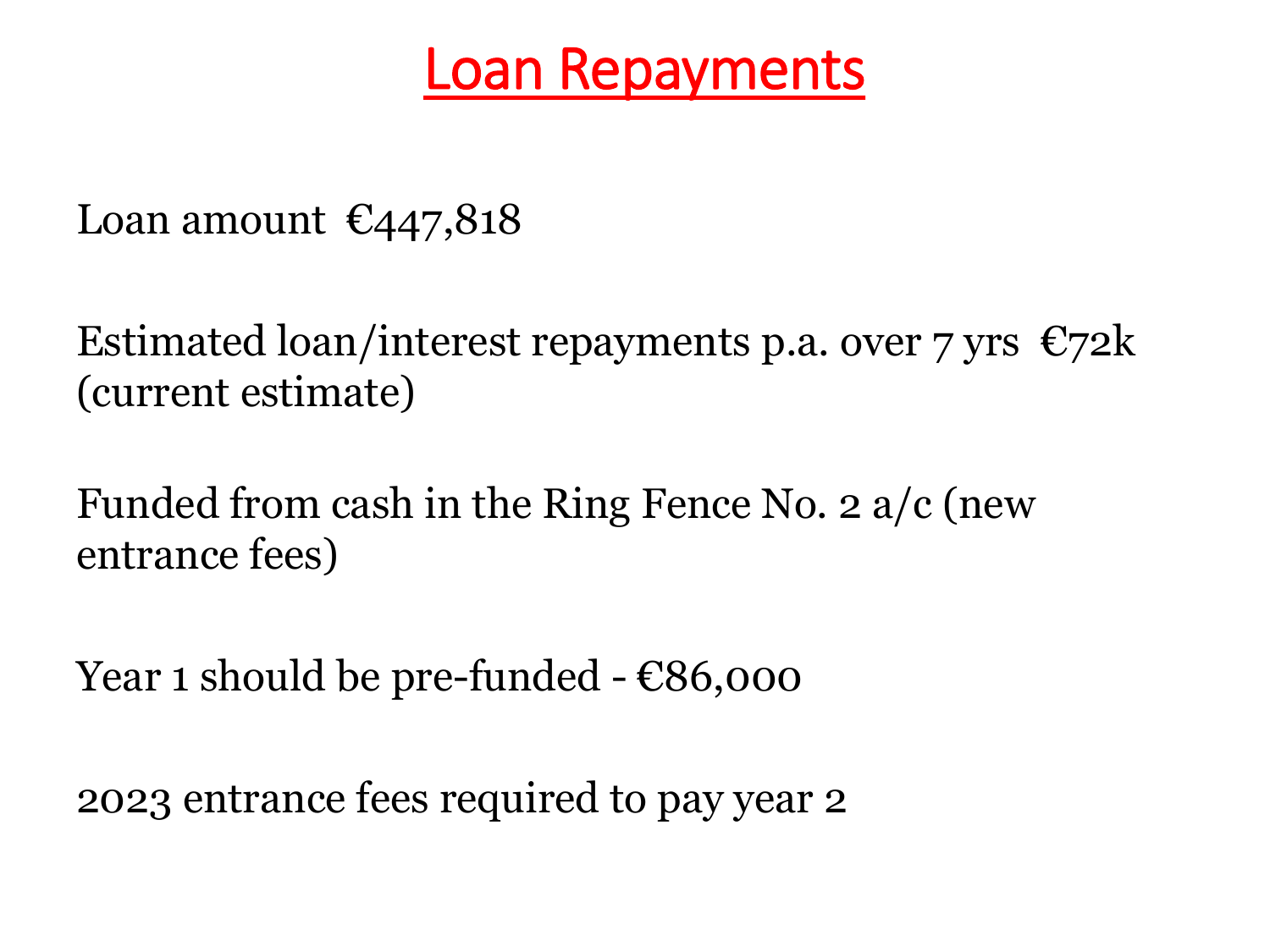# Ordinary membership

- 1. Closed for new applications pending a review of numbers, timesheet management, pricing
- 2. Constitution has a limit of 620 (594 currently)
- 3. 6 live applications, 10 intermediates expected to convert to ordinary members in 2022
- 4. 18 ordinary members expected to transfer to veteran status in 2022
- 5. 28 positions available from 2022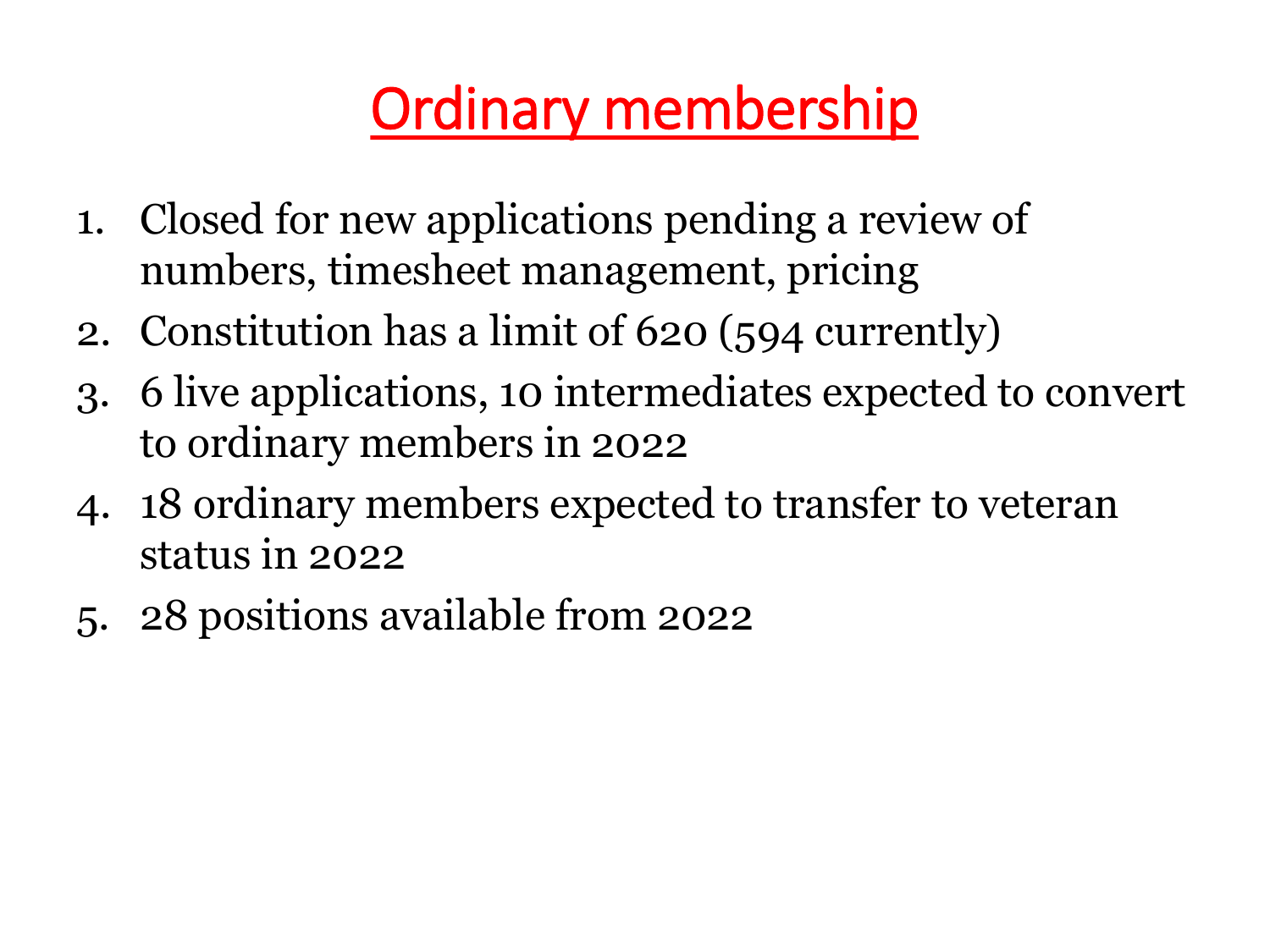## Member Numbers / Entrance Fees

| <b>Membership statistics</b> | 2021 | 2020 | 2019  | 2018  | 2017 | 2016  |
|------------------------------|------|------|-------|-------|------|-------|
|                              |      |      |       |       |      |       |
| Entrance fees                | 200k | 251k | 86.5k | 67.7k | 93k  | 96.6k |
|                              |      |      |       |       |      |       |
| <b>Ordinary members</b>      | 594  | 569  | 553   | 540   | 564  | 557   |
|                              |      |      |       |       |      |       |
| Veteran members              | 209  | 212  | 232   | 241   | 234  | 237   |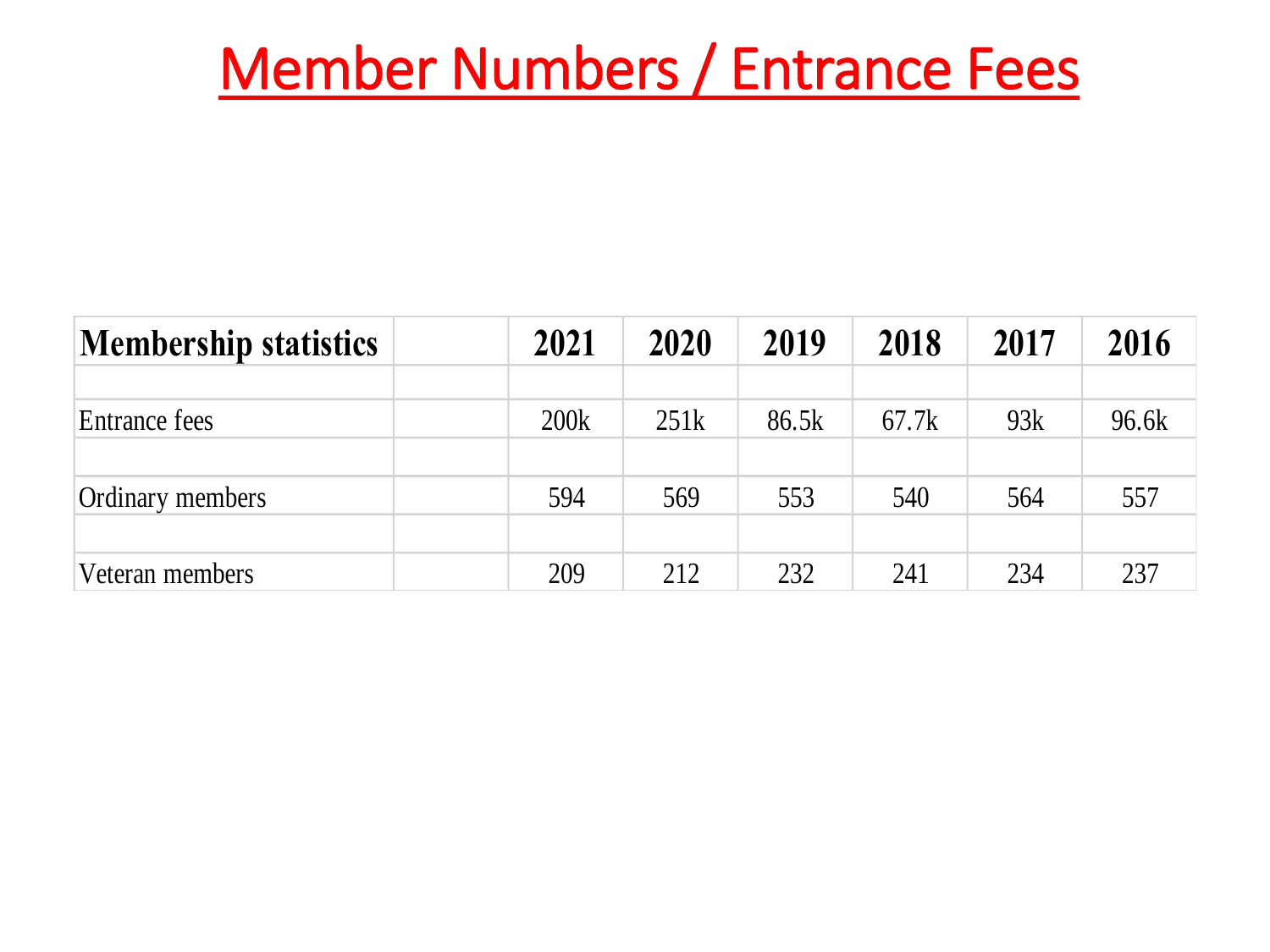# 2022 Subscriptions Motion

- 1. Flagged at the 2021 AGM
- 2. Management Committee propose to bring a motion at the 2022  $AGM$
- 3.  $\epsilon$ 100 increase in 2022 and  $\epsilon$ 100 increase again in 2023
- 4. Further information will be shared with members in advance of the 2022 AGM
- 5. Management Committee believe this is the extent of any increase for 2022 and 2023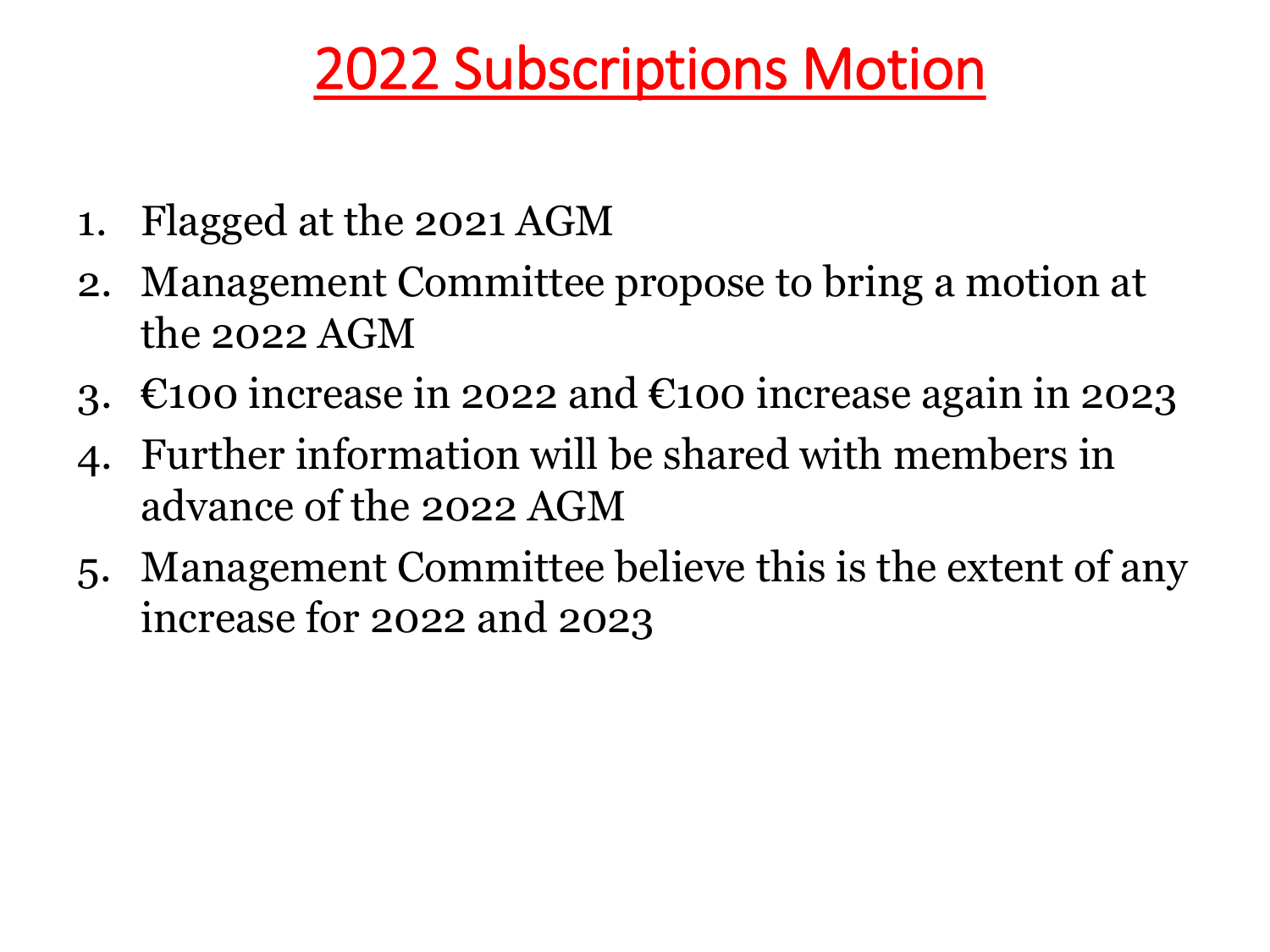# Risk Management

- 1. Management Committee challenging the project team
- 2. Comprehensive member engagement process
- 3. Cost reduction use of own labour
- 4. Supply risk purchase orders issued after SGM to lock in prices, out of a main contract price of  $\epsilon$ 975k the estimated amount of materials at exposure to price increases is €250k-300k
- 5. Funding not reliant on green fees
- 6. United club  $-2/3$ rds majority required so we only move forward together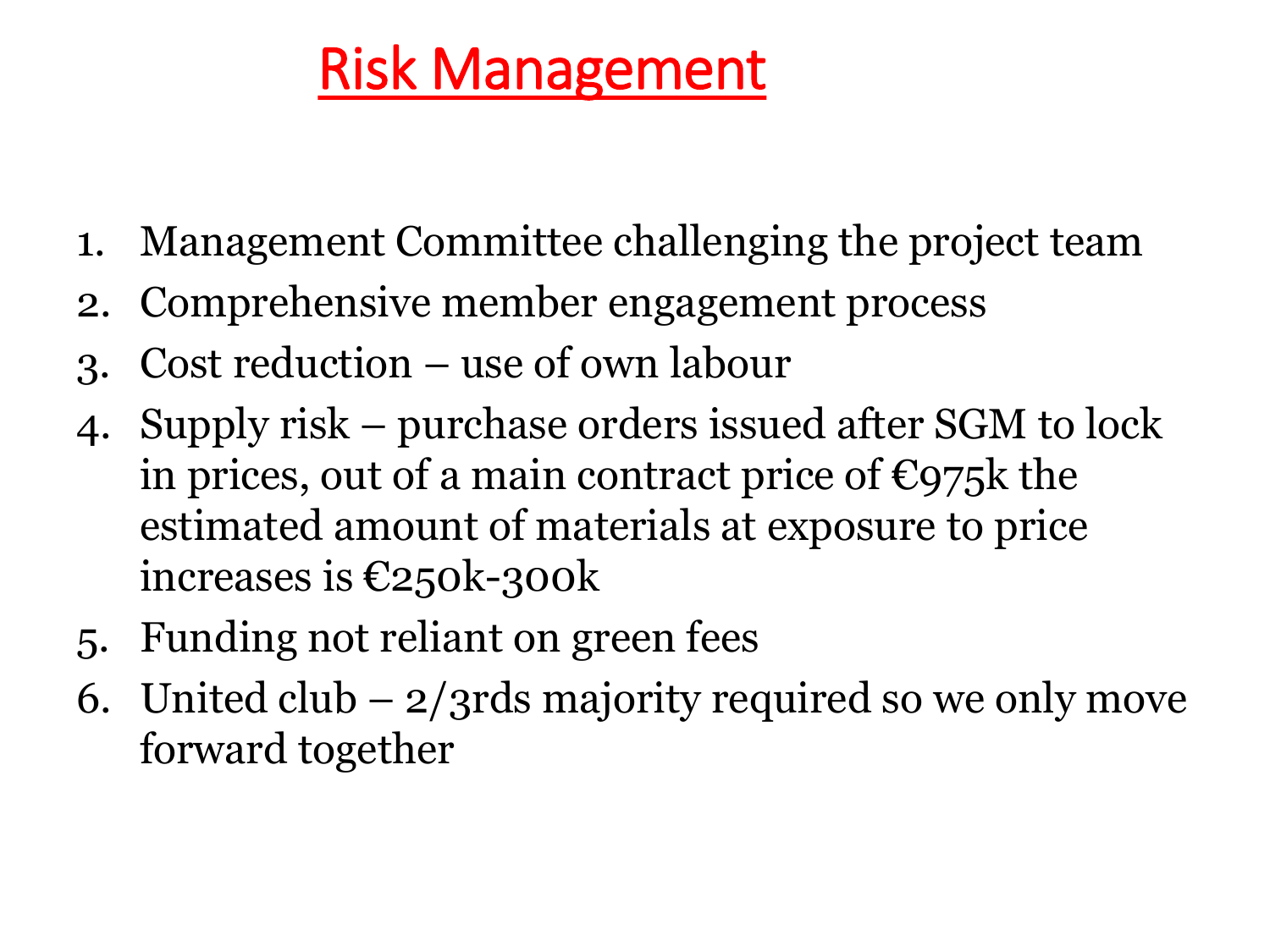# Overall Conclusion

- 1. Strategic project
- 2. Extensive research and widely tendered
- 3. Pricing opportunity ( $\epsilon$ 250k) with some supply risk
- 4. Cost control during project no variances
- 5. Funding model of 65% cash and 35% debt
- 6. Ample cash resources still reserved
- Debt repayments should not stretch the club
- 8. Identification of project risks
- 9. Future financial benefits will accrue to the club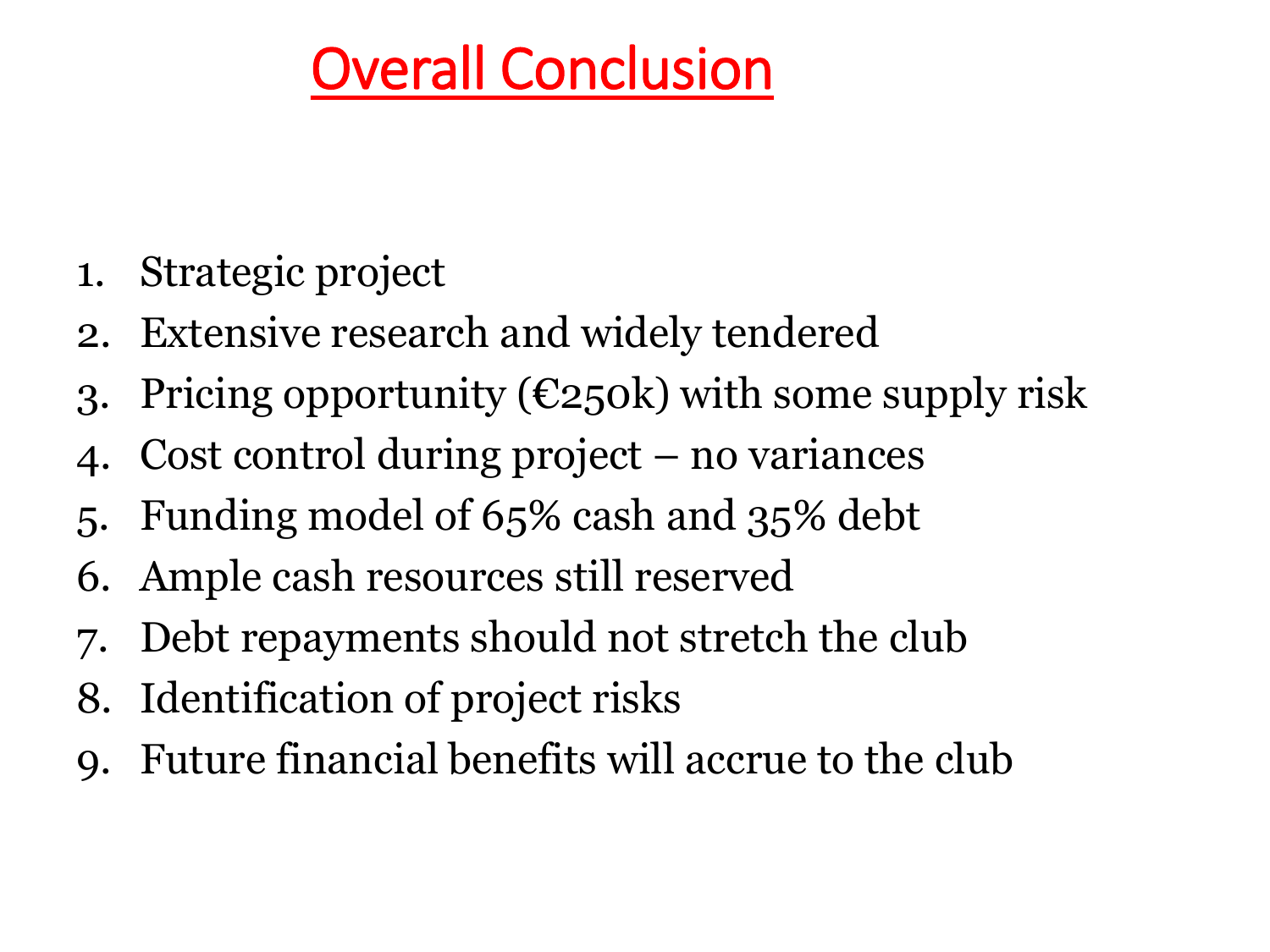|               |                                                                           | <b>Irrigation System County Louth Golf Club</b> |            |                              |                                                                                |  |  |
|---------------|---------------------------------------------------------------------------|-------------------------------------------------|------------|------------------------------|--------------------------------------------------------------------------------|--|--|
|               |                                                                           |                                                 |            |                              |                                                                                |  |  |
|               |                                                                           |                                                 |            |                              | <b>AQUATURF SOLUTIONS LTD - RAINBIRD EQUIPMENT</b>                             |  |  |
|               |                                                                           |                                                 |            |                              |                                                                                |  |  |
|               | SUMMARY SHEET from DETAILED BILL OF QUANTITIES                            |                                                 |            |                              |                                                                                |  |  |
|               |                                                                           |                                                 |            | <b>MATERIALS</b>             | <b>INSTALLATION</b>                                                            |  |  |
|               | 1 Water storage & supply                                                  |                                                 |            | €72,710                      | €15,846                                                                        |  |  |
|               | 2 Pumping system & House                                                  |                                                 |            | €44,211                      | €7,094                                                                         |  |  |
|               | <b>3 Mains Pipework &amp; Fittings</b>                                    |                                                 |            | €57,738                      | €89,327                                                                        |  |  |
|               | 4 Main Line Valve Assemblies                                              |                                                 |            | €9,313                       | €2,799                                                                         |  |  |
|               | <b>5 PE Control Cable</b>                                                 |                                                 |            | €18,765                      | €5,421                                                                         |  |  |
|               | 6 Greens, Surrounds and Approaches                                        |                                                 |            | €104,503                     | €43,035                                                                        |  |  |
|               | 7 Fairways                                                                |                                                 |            | €153,675                     | €79,680                                                                        |  |  |
|               | <b>7a Bunkers</b>                                                         |                                                 |            | €9,416                       | €3,132                                                                         |  |  |
|               | 8 Tees                                                                    |                                                 |            | €74,732                      | €33,532                                                                        |  |  |
|               | 9 Walkways and Carries                                                    |                                                 |            | €93,544                      | €35,505                                                                        |  |  |
|               | 10 Control System<br>11 Sundries                                          |                                                 |            | €36,383                      | €6,158<br>€1,752                                                               |  |  |
|               | 12 Preliminaries                                                          |                                                 |            |                              | €15,695                                                                        |  |  |
|               |                                                                           |                                                 |            | $-639,016$                   |                                                                                |  |  |
|               | 13 Discount* for commitment by 16 Jul<br><b>SUBTOTAL OF ALL SECTIONS:</b> |                                                 |            | €635,974                     | €338,976                                                                       |  |  |
|               |                                                                           |                                                 |            |                              |                                                                                |  |  |
|               | Installation (brought across) :                                           |                                                 |            | €338,976                     |                                                                                |  |  |
|               | <b>TENDER TOTAL</b>                                                       |                                                 |            | €974,950                     |                                                                                |  |  |
|               | <b>CONTINGENCIES:</b>                                                     |                                                 |            | €100,000                     |                                                                                |  |  |
|               | <b>DESIGN &amp; SUPERVISION FEES:</b>                                     |                                                 |            | €30,000                      |                                                                                |  |  |
|               | <b>GEOPHYSICAL SURVEY:</b>                                                |                                                 |            | €20,000                      |                                                                                |  |  |
|               | <b>TOTAL PROJECT PRICE excl VAT:</b>                                      |                                                 | €1,124,950 |                              |                                                                                |  |  |
|               | VAT @ 13.5%:                                                              |                                                 |            | €151,868                     |                                                                                |  |  |
|               |                                                                           |                                                 |            |                              |                                                                                |  |  |
|               | <b>TOTAL PROJECT COST:</b>                                                |                                                 |            | €1,276,818                   |                                                                                |  |  |
|               |                                                                           |                                                 |            |                              |                                                                                |  |  |
|               |                                                                           |                                                 |            |                              | 1. * Discount above is agreed based on contractor being able to confirm        |  |  |
| <b>Notes:</b> | purchase orders for materials before end July 2021                        |                                                 |            |                              |                                                                                |  |  |
|               |                                                                           |                                                 |            |                              | 2. Detailed Bill of Quantities is available for inspection in the clubhouse on |  |  |
|               |                                                                           |                                                 |            | request to General Manager - |                                                                                |  |  |